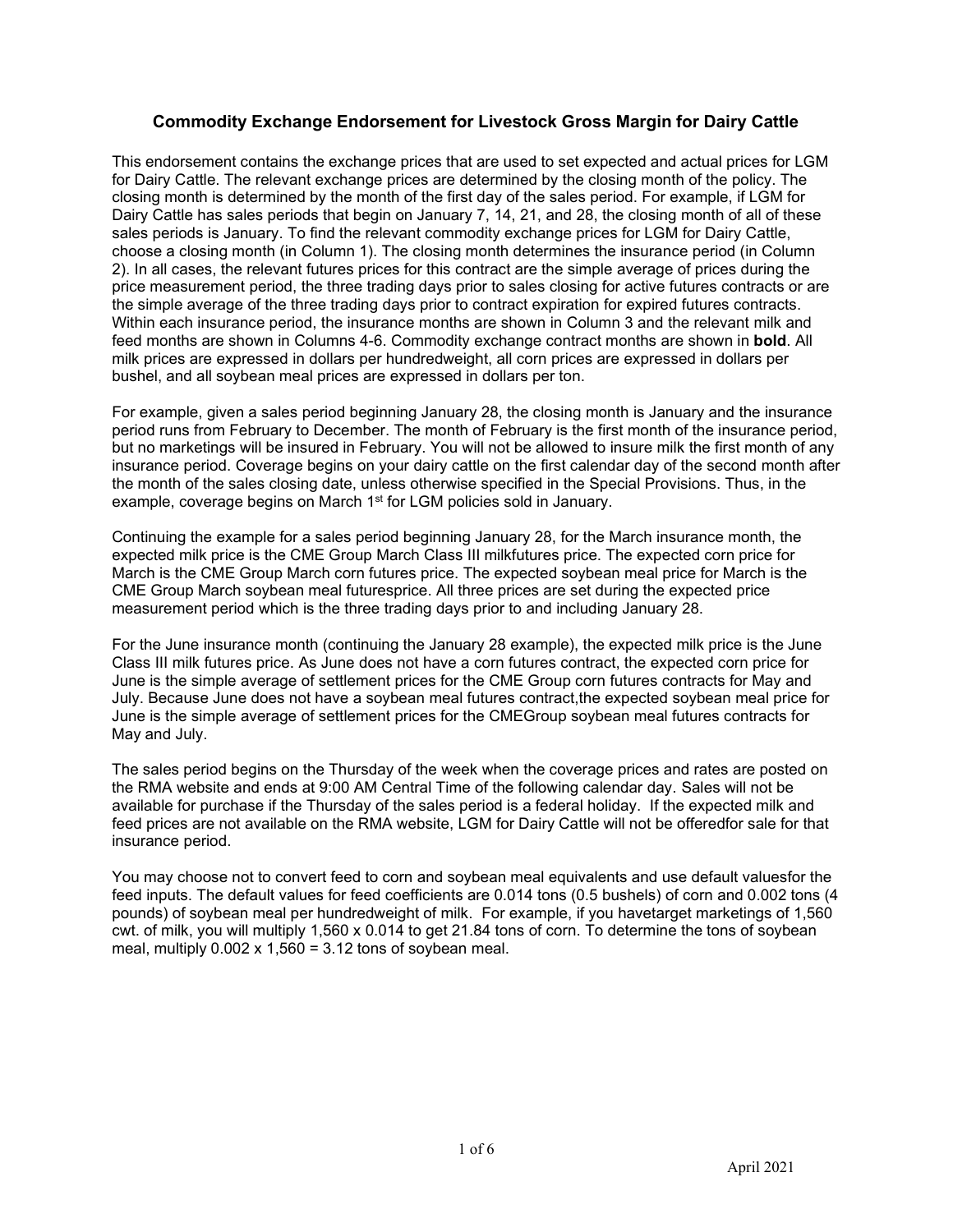Table 2 contains suggested conversion rates for dairy feeds to convert feeds into corn and soybean meal equivalents. For example, if a producer fed 140 bushels of oats and 0.2 tons ofmeat meal, he/she would need to convert these to corn and soybean meal equivalents.

The conversion for the oats can be done in two steps:

- Step 1. Converting feed to tons. 140 bushels of oats X (32 pounds/1 bushel of oats) X (1 ton/2,000 pounds) = 2.24 tons
- Step 2. Using the suggested conversion rates for corn and soybean meal equivalents. 2.24 tons of oats X 0.120 = 0.2688 tons of soybean meal equivalents 2.24 tons of oats  $X$  0.779 = 1.7450 tons of corn equivalents

The conversion for the meat meal can be done in one step as the meat meal is already measuredin tons:

Step 1. Using the suggested conversion rates for corn and soybean meal equivalents. 0.2 tons of meat meal  $X$  1.227 = 0.2454 tons of soybean meal equivalents 0.2 tons of meat meal  $X -0.349 = -0.0698$  tons of corn equivalents

So the corn and soybean meal equivalents for 140 bushels of oats and 0.2 tons of meat meal are0.5142 tons of soybean meal (0.2688 + 0.2454) and 1.6752 tons of corn equivalent (1.7450 – 0.0698).

Feeds should be combined when creating corn and soybean meal equivalents. Please notice that many of the protein meal feeds have negative corn equivalent values. Producers may utilize theirown conversion rates to create corn and soybean meal equivalents. The values in Table 2 are only suggested conversion rates. Target feed values must be within the bounds set with the LGM for Dairy Cattle Underwriting Rules.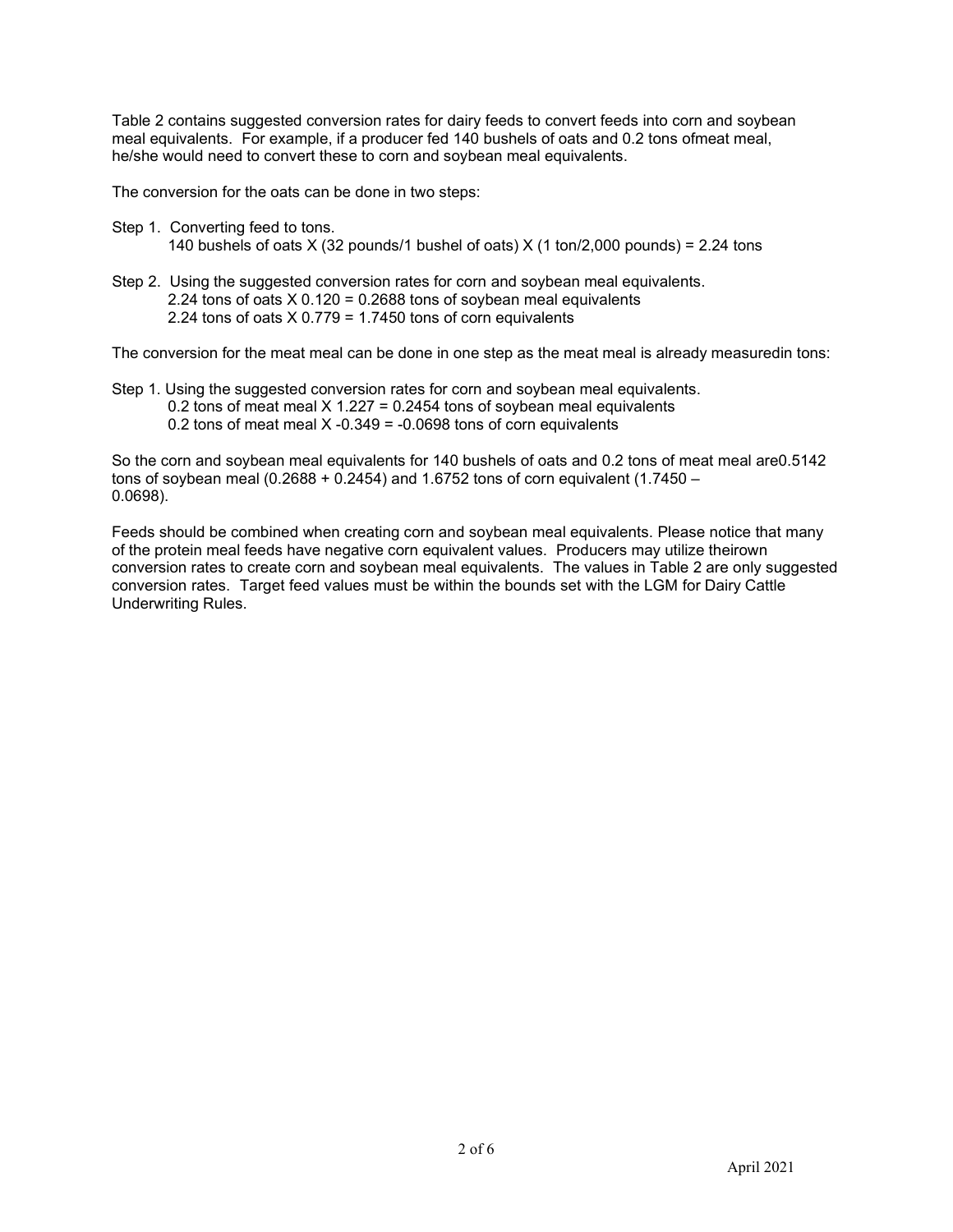| Class III Milk<br>Corn Price<br>Sales Closing<br>Soybean Meal<br>Insurance<br>Insurance<br>Period<br>Price<br>Price<br>Month<br>Month<br>March<br>February-<br>March<br>March<br>March<br>January<br>December<br>April<br>April<br>April<br>April<br>May<br><b>May</b><br><b>May</b><br>May<br>June<br>June<br>June<br>June<br>July<br>July<br>July<br>July<br>August<br>August<br><b>August</b><br><b>August</b><br>September<br>September<br>September<br>September<br>October<br>October<br>October<br>October<br>November<br>November<br>November<br>November<br>December<br><b>December</b><br><b>December</b><br><b>December</b><br>March-<br>April<br>April<br><b>April</b><br>April<br>February<br>January<br>May<br>May<br><b>May</b><br><b>May</b><br>June<br>June<br>June<br>June<br>July<br>July<br>July<br>July<br>August<br><b>August</b><br>August<br><b>August</b><br>September<br>September<br>September<br>September<br>October<br>October<br>October<br>October<br>November<br>November<br>November<br>November<br>December<br><b>December</b><br><b>December</b><br><b>December</b><br>January<br>January<br>January<br><b>January</b><br>March<br>April-<br>May<br>May<br><b>May</b><br><b>May</b><br>February<br>June<br>June<br>June<br>June<br>July<br>July<br>July<br>July<br>August<br><b>August</b><br>August<br><b>August</b><br>September<br>September<br>September<br>September<br>October<br>October<br>October<br>October<br>November<br>November<br>November<br><b>November</b><br>December<br><b>December</b><br><b>December</b><br>December<br>January<br>January<br><b>January</b><br><b>January</b><br>February<br>February<br>February<br>February<br>May-March<br>April<br>June<br>June<br>June<br>June<br>July<br>July<br>July<br>July<br>August<br><b>August</b><br>August<br><b>August</b><br>September<br>September<br>September<br>September<br>October<br>October<br>October<br>October<br>November<br><b>November</b><br>November<br>November<br>December<br><b>December</b><br><b>December</b><br><b>December</b><br>January<br><b>January</b><br>January<br><b>January</b><br>February<br>February<br>February<br>February | Column 1 | Column 2 | Lable 1. Cycles whill the insulative periods for EGTM for Dairy Cattle Histrative<br>Column 5<br>Column 3<br>Column 4 |       | Column 6 |       |
|----------------------------------------------------------------------------------------------------------------------------------------------------------------------------------------------------------------------------------------------------------------------------------------------------------------------------------------------------------------------------------------------------------------------------------------------------------------------------------------------------------------------------------------------------------------------------------------------------------------------------------------------------------------------------------------------------------------------------------------------------------------------------------------------------------------------------------------------------------------------------------------------------------------------------------------------------------------------------------------------------------------------------------------------------------------------------------------------------------------------------------------------------------------------------------------------------------------------------------------------------------------------------------------------------------------------------------------------------------------------------------------------------------------------------------------------------------------------------------------------------------------------------------------------------------------------------------------------------------------------------------------------------------------------------------------------------------------------------------------------------------------------------------------------------------------------------------------------------------------------------------------------------------------------------------------------------------------------------------------------------------------------------------------------------------------------------------------------------------------------------------------------------------------------------|----------|----------|-----------------------------------------------------------------------------------------------------------------------|-------|----------|-------|
|                                                                                                                                                                                                                                                                                                                                                                                                                                                                                                                                                                                                                                                                                                                                                                                                                                                                                                                                                                                                                                                                                                                                                                                                                                                                                                                                                                                                                                                                                                                                                                                                                                                                                                                                                                                                                                                                                                                                                                                                                                                                                                                                                                            |          |          |                                                                                                                       |       |          |       |
|                                                                                                                                                                                                                                                                                                                                                                                                                                                                                                                                                                                                                                                                                                                                                                                                                                                                                                                                                                                                                                                                                                                                                                                                                                                                                                                                                                                                                                                                                                                                                                                                                                                                                                                                                                                                                                                                                                                                                                                                                                                                                                                                                                            |          |          |                                                                                                                       |       |          |       |
|                                                                                                                                                                                                                                                                                                                                                                                                                                                                                                                                                                                                                                                                                                                                                                                                                                                                                                                                                                                                                                                                                                                                                                                                                                                                                                                                                                                                                                                                                                                                                                                                                                                                                                                                                                                                                                                                                                                                                                                                                                                                                                                                                                            |          |          |                                                                                                                       |       |          |       |
|                                                                                                                                                                                                                                                                                                                                                                                                                                                                                                                                                                                                                                                                                                                                                                                                                                                                                                                                                                                                                                                                                                                                                                                                                                                                                                                                                                                                                                                                                                                                                                                                                                                                                                                                                                                                                                                                                                                                                                                                                                                                                                                                                                            |          |          |                                                                                                                       |       |          |       |
|                                                                                                                                                                                                                                                                                                                                                                                                                                                                                                                                                                                                                                                                                                                                                                                                                                                                                                                                                                                                                                                                                                                                                                                                                                                                                                                                                                                                                                                                                                                                                                                                                                                                                                                                                                                                                                                                                                                                                                                                                                                                                                                                                                            |          |          |                                                                                                                       |       |          |       |
|                                                                                                                                                                                                                                                                                                                                                                                                                                                                                                                                                                                                                                                                                                                                                                                                                                                                                                                                                                                                                                                                                                                                                                                                                                                                                                                                                                                                                                                                                                                                                                                                                                                                                                                                                                                                                                                                                                                                                                                                                                                                                                                                                                            |          |          |                                                                                                                       |       |          |       |
|                                                                                                                                                                                                                                                                                                                                                                                                                                                                                                                                                                                                                                                                                                                                                                                                                                                                                                                                                                                                                                                                                                                                                                                                                                                                                                                                                                                                                                                                                                                                                                                                                                                                                                                                                                                                                                                                                                                                                                                                                                                                                                                                                                            |          |          |                                                                                                                       |       |          |       |
|                                                                                                                                                                                                                                                                                                                                                                                                                                                                                                                                                                                                                                                                                                                                                                                                                                                                                                                                                                                                                                                                                                                                                                                                                                                                                                                                                                                                                                                                                                                                                                                                                                                                                                                                                                                                                                                                                                                                                                                                                                                                                                                                                                            |          |          |                                                                                                                       |       |          |       |
|                                                                                                                                                                                                                                                                                                                                                                                                                                                                                                                                                                                                                                                                                                                                                                                                                                                                                                                                                                                                                                                                                                                                                                                                                                                                                                                                                                                                                                                                                                                                                                                                                                                                                                                                                                                                                                                                                                                                                                                                                                                                                                                                                                            |          |          |                                                                                                                       |       |          |       |
|                                                                                                                                                                                                                                                                                                                                                                                                                                                                                                                                                                                                                                                                                                                                                                                                                                                                                                                                                                                                                                                                                                                                                                                                                                                                                                                                                                                                                                                                                                                                                                                                                                                                                                                                                                                                                                                                                                                                                                                                                                                                                                                                                                            |          |          |                                                                                                                       |       |          |       |
|                                                                                                                                                                                                                                                                                                                                                                                                                                                                                                                                                                                                                                                                                                                                                                                                                                                                                                                                                                                                                                                                                                                                                                                                                                                                                                                                                                                                                                                                                                                                                                                                                                                                                                                                                                                                                                                                                                                                                                                                                                                                                                                                                                            |          |          |                                                                                                                       |       |          |       |
|                                                                                                                                                                                                                                                                                                                                                                                                                                                                                                                                                                                                                                                                                                                                                                                                                                                                                                                                                                                                                                                                                                                                                                                                                                                                                                                                                                                                                                                                                                                                                                                                                                                                                                                                                                                                                                                                                                                                                                                                                                                                                                                                                                            |          |          |                                                                                                                       |       |          |       |
|                                                                                                                                                                                                                                                                                                                                                                                                                                                                                                                                                                                                                                                                                                                                                                                                                                                                                                                                                                                                                                                                                                                                                                                                                                                                                                                                                                                                                                                                                                                                                                                                                                                                                                                                                                                                                                                                                                                                                                                                                                                                                                                                                                            |          |          |                                                                                                                       |       |          |       |
|                                                                                                                                                                                                                                                                                                                                                                                                                                                                                                                                                                                                                                                                                                                                                                                                                                                                                                                                                                                                                                                                                                                                                                                                                                                                                                                                                                                                                                                                                                                                                                                                                                                                                                                                                                                                                                                                                                                                                                                                                                                                                                                                                                            |          |          |                                                                                                                       |       |          |       |
|                                                                                                                                                                                                                                                                                                                                                                                                                                                                                                                                                                                                                                                                                                                                                                                                                                                                                                                                                                                                                                                                                                                                                                                                                                                                                                                                                                                                                                                                                                                                                                                                                                                                                                                                                                                                                                                                                                                                                                                                                                                                                                                                                                            |          |          |                                                                                                                       |       |          |       |
|                                                                                                                                                                                                                                                                                                                                                                                                                                                                                                                                                                                                                                                                                                                                                                                                                                                                                                                                                                                                                                                                                                                                                                                                                                                                                                                                                                                                                                                                                                                                                                                                                                                                                                                                                                                                                                                                                                                                                                                                                                                                                                                                                                            |          |          |                                                                                                                       |       |          |       |
|                                                                                                                                                                                                                                                                                                                                                                                                                                                                                                                                                                                                                                                                                                                                                                                                                                                                                                                                                                                                                                                                                                                                                                                                                                                                                                                                                                                                                                                                                                                                                                                                                                                                                                                                                                                                                                                                                                                                                                                                                                                                                                                                                                            |          |          |                                                                                                                       |       |          |       |
|                                                                                                                                                                                                                                                                                                                                                                                                                                                                                                                                                                                                                                                                                                                                                                                                                                                                                                                                                                                                                                                                                                                                                                                                                                                                                                                                                                                                                                                                                                                                                                                                                                                                                                                                                                                                                                                                                                                                                                                                                                                                                                                                                                            |          |          |                                                                                                                       |       |          |       |
|                                                                                                                                                                                                                                                                                                                                                                                                                                                                                                                                                                                                                                                                                                                                                                                                                                                                                                                                                                                                                                                                                                                                                                                                                                                                                                                                                                                                                                                                                                                                                                                                                                                                                                                                                                                                                                                                                                                                                                                                                                                                                                                                                                            |          |          |                                                                                                                       |       |          |       |
|                                                                                                                                                                                                                                                                                                                                                                                                                                                                                                                                                                                                                                                                                                                                                                                                                                                                                                                                                                                                                                                                                                                                                                                                                                                                                                                                                                                                                                                                                                                                                                                                                                                                                                                                                                                                                                                                                                                                                                                                                                                                                                                                                                            |          |          |                                                                                                                       |       |          |       |
|                                                                                                                                                                                                                                                                                                                                                                                                                                                                                                                                                                                                                                                                                                                                                                                                                                                                                                                                                                                                                                                                                                                                                                                                                                                                                                                                                                                                                                                                                                                                                                                                                                                                                                                                                                                                                                                                                                                                                                                                                                                                                                                                                                            |          |          |                                                                                                                       |       |          |       |
|                                                                                                                                                                                                                                                                                                                                                                                                                                                                                                                                                                                                                                                                                                                                                                                                                                                                                                                                                                                                                                                                                                                                                                                                                                                                                                                                                                                                                                                                                                                                                                                                                                                                                                                                                                                                                                                                                                                                                                                                                                                                                                                                                                            |          |          |                                                                                                                       |       |          |       |
|                                                                                                                                                                                                                                                                                                                                                                                                                                                                                                                                                                                                                                                                                                                                                                                                                                                                                                                                                                                                                                                                                                                                                                                                                                                                                                                                                                                                                                                                                                                                                                                                                                                                                                                                                                                                                                                                                                                                                                                                                                                                                                                                                                            |          |          |                                                                                                                       |       |          |       |
|                                                                                                                                                                                                                                                                                                                                                                                                                                                                                                                                                                                                                                                                                                                                                                                                                                                                                                                                                                                                                                                                                                                                                                                                                                                                                                                                                                                                                                                                                                                                                                                                                                                                                                                                                                                                                                                                                                                                                                                                                                                                                                                                                                            |          |          |                                                                                                                       |       |          |       |
|                                                                                                                                                                                                                                                                                                                                                                                                                                                                                                                                                                                                                                                                                                                                                                                                                                                                                                                                                                                                                                                                                                                                                                                                                                                                                                                                                                                                                                                                                                                                                                                                                                                                                                                                                                                                                                                                                                                                                                                                                                                                                                                                                                            |          |          |                                                                                                                       |       |          |       |
|                                                                                                                                                                                                                                                                                                                                                                                                                                                                                                                                                                                                                                                                                                                                                                                                                                                                                                                                                                                                                                                                                                                                                                                                                                                                                                                                                                                                                                                                                                                                                                                                                                                                                                                                                                                                                                                                                                                                                                                                                                                                                                                                                                            |          |          |                                                                                                                       |       |          |       |
|                                                                                                                                                                                                                                                                                                                                                                                                                                                                                                                                                                                                                                                                                                                                                                                                                                                                                                                                                                                                                                                                                                                                                                                                                                                                                                                                                                                                                                                                                                                                                                                                                                                                                                                                                                                                                                                                                                                                                                                                                                                                                                                                                                            |          |          |                                                                                                                       |       |          |       |
|                                                                                                                                                                                                                                                                                                                                                                                                                                                                                                                                                                                                                                                                                                                                                                                                                                                                                                                                                                                                                                                                                                                                                                                                                                                                                                                                                                                                                                                                                                                                                                                                                                                                                                                                                                                                                                                                                                                                                                                                                                                                                                                                                                            |          |          |                                                                                                                       |       |          |       |
|                                                                                                                                                                                                                                                                                                                                                                                                                                                                                                                                                                                                                                                                                                                                                                                                                                                                                                                                                                                                                                                                                                                                                                                                                                                                                                                                                                                                                                                                                                                                                                                                                                                                                                                                                                                                                                                                                                                                                                                                                                                                                                                                                                            |          |          |                                                                                                                       |       |          |       |
|                                                                                                                                                                                                                                                                                                                                                                                                                                                                                                                                                                                                                                                                                                                                                                                                                                                                                                                                                                                                                                                                                                                                                                                                                                                                                                                                                                                                                                                                                                                                                                                                                                                                                                                                                                                                                                                                                                                                                                                                                                                                                                                                                                            |          |          |                                                                                                                       |       |          |       |
|                                                                                                                                                                                                                                                                                                                                                                                                                                                                                                                                                                                                                                                                                                                                                                                                                                                                                                                                                                                                                                                                                                                                                                                                                                                                                                                                                                                                                                                                                                                                                                                                                                                                                                                                                                                                                                                                                                                                                                                                                                                                                                                                                                            |          |          |                                                                                                                       |       |          |       |
|                                                                                                                                                                                                                                                                                                                                                                                                                                                                                                                                                                                                                                                                                                                                                                                                                                                                                                                                                                                                                                                                                                                                                                                                                                                                                                                                                                                                                                                                                                                                                                                                                                                                                                                                                                                                                                                                                                                                                                                                                                                                                                                                                                            |          |          |                                                                                                                       |       |          |       |
|                                                                                                                                                                                                                                                                                                                                                                                                                                                                                                                                                                                                                                                                                                                                                                                                                                                                                                                                                                                                                                                                                                                                                                                                                                                                                                                                                                                                                                                                                                                                                                                                                                                                                                                                                                                                                                                                                                                                                                                                                                                                                                                                                                            |          |          |                                                                                                                       |       |          |       |
|                                                                                                                                                                                                                                                                                                                                                                                                                                                                                                                                                                                                                                                                                                                                                                                                                                                                                                                                                                                                                                                                                                                                                                                                                                                                                                                                                                                                                                                                                                                                                                                                                                                                                                                                                                                                                                                                                                                                                                                                                                                                                                                                                                            |          |          |                                                                                                                       |       |          |       |
|                                                                                                                                                                                                                                                                                                                                                                                                                                                                                                                                                                                                                                                                                                                                                                                                                                                                                                                                                                                                                                                                                                                                                                                                                                                                                                                                                                                                                                                                                                                                                                                                                                                                                                                                                                                                                                                                                                                                                                                                                                                                                                                                                                            |          |          |                                                                                                                       |       |          |       |
|                                                                                                                                                                                                                                                                                                                                                                                                                                                                                                                                                                                                                                                                                                                                                                                                                                                                                                                                                                                                                                                                                                                                                                                                                                                                                                                                                                                                                                                                                                                                                                                                                                                                                                                                                                                                                                                                                                                                                                                                                                                                                                                                                                            |          |          |                                                                                                                       |       |          |       |
|                                                                                                                                                                                                                                                                                                                                                                                                                                                                                                                                                                                                                                                                                                                                                                                                                                                                                                                                                                                                                                                                                                                                                                                                                                                                                                                                                                                                                                                                                                                                                                                                                                                                                                                                                                                                                                                                                                                                                                                                                                                                                                                                                                            |          |          |                                                                                                                       |       |          |       |
|                                                                                                                                                                                                                                                                                                                                                                                                                                                                                                                                                                                                                                                                                                                                                                                                                                                                                                                                                                                                                                                                                                                                                                                                                                                                                                                                                                                                                                                                                                                                                                                                                                                                                                                                                                                                                                                                                                                                                                                                                                                                                                                                                                            |          |          |                                                                                                                       |       |          |       |
|                                                                                                                                                                                                                                                                                                                                                                                                                                                                                                                                                                                                                                                                                                                                                                                                                                                                                                                                                                                                                                                                                                                                                                                                                                                                                                                                                                                                                                                                                                                                                                                                                                                                                                                                                                                                                                                                                                                                                                                                                                                                                                                                                                            |          |          |                                                                                                                       |       |          |       |
|                                                                                                                                                                                                                                                                                                                                                                                                                                                                                                                                                                                                                                                                                                                                                                                                                                                                                                                                                                                                                                                                                                                                                                                                                                                                                                                                                                                                                                                                                                                                                                                                                                                                                                                                                                                                                                                                                                                                                                                                                                                                                                                                                                            |          |          |                                                                                                                       |       |          |       |
|                                                                                                                                                                                                                                                                                                                                                                                                                                                                                                                                                                                                                                                                                                                                                                                                                                                                                                                                                                                                                                                                                                                                                                                                                                                                                                                                                                                                                                                                                                                                                                                                                                                                                                                                                                                                                                                                                                                                                                                                                                                                                                                                                                            |          |          | March                                                                                                                 | March | March    | March |

Table 1. Cycles within the insurance periods for LGM for Dairy Cattle Insurance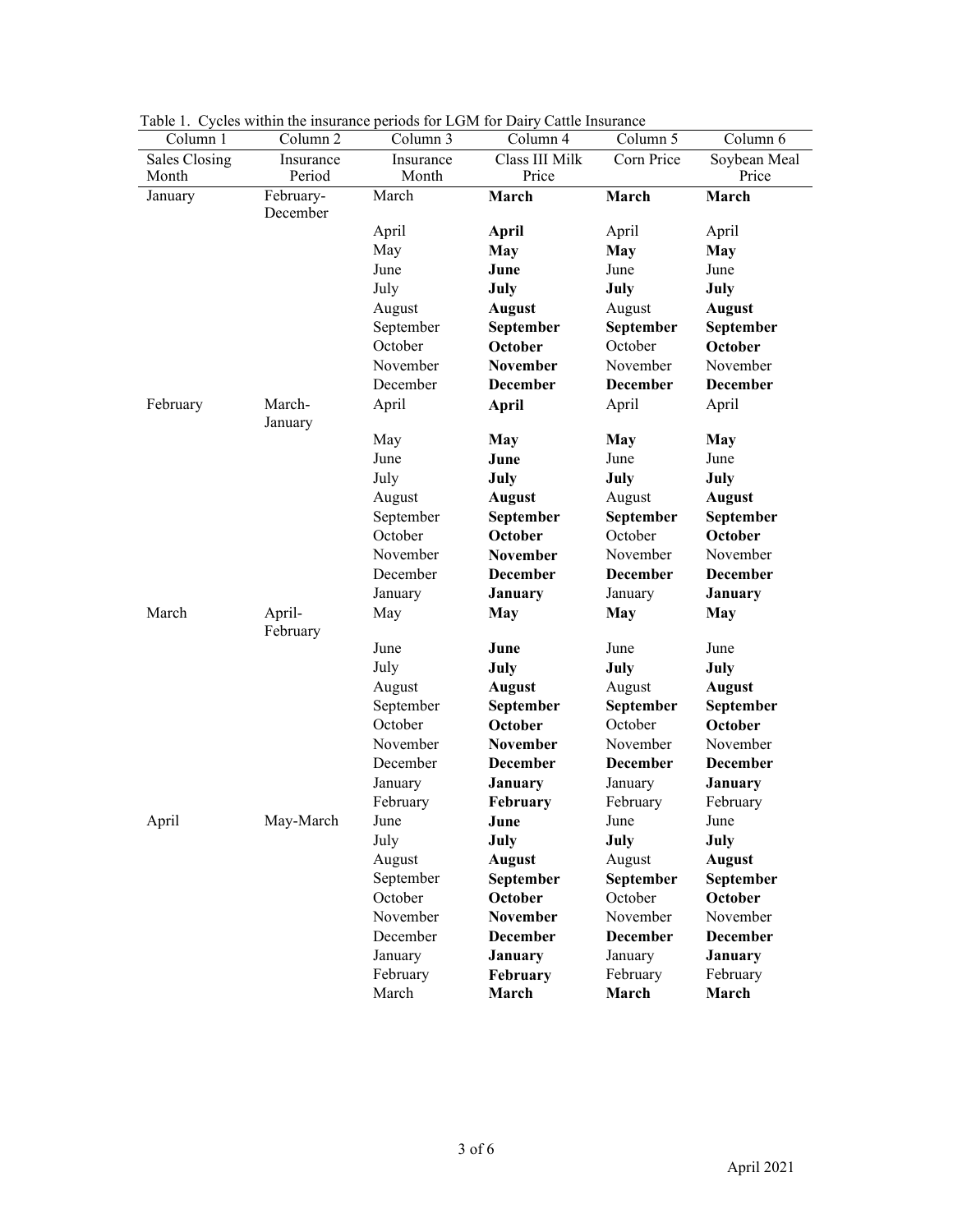| Table 1. Commute |                     |           |                 |                 |                 |
|------------------|---------------------|-----------|-----------------|-----------------|-----------------|
| Column 1         | Column <sub>2</sub> | Column 3  | Column 4        | Column 5        | Column 6        |
| Sales Closing    | Insurance           | Insurance | Class III Milk  | Corn Price      | Soybean Meal    |
| Month            | Period              | Month     | Price           |                 | Price           |
| May              | June-April          | July      | July            | July            | July            |
|                  |                     | August    | <b>August</b>   | August          | <b>August</b>   |
|                  |                     | September | September       | September       | September       |
|                  |                     | October   | October         | October         | October         |
|                  |                     | November  | <b>November</b> | November        | November        |
|                  |                     | December  | <b>December</b> | <b>December</b> | <b>December</b> |
|                  |                     | January   | January         | January         | January         |
|                  |                     | February  | February        | February        | February        |
|                  |                     | March     | March           | March           | March           |
|                  |                     | April     | <b>April</b>    | April           | April           |
| June             | July-May            | August    | <b>August</b>   | August          | <b>August</b>   |
|                  |                     | September | September       | September       | September       |
|                  |                     | October   | October         | October         | October         |
|                  |                     | November  | <b>November</b> | November        | November        |
|                  |                     | December  | <b>December</b> | <b>December</b> | <b>December</b> |
|                  |                     | January   | January         | January         | January         |
|                  |                     | February  | February        | February        | February        |
|                  |                     | March     | March           | March           | March           |
|                  |                     | April     | April           | April           | April           |
|                  |                     | May       | May             | <b>May</b>      | May             |
| July             | August-June         | September | September       | September       | September       |
|                  |                     | October   | October         | October         | October         |
|                  |                     | November  | <b>November</b> | November        | November        |
|                  |                     | December  | <b>December</b> | <b>December</b> | <b>December</b> |
|                  |                     | January   | January         | January         | January         |
|                  |                     | February  | February        | February        | February        |
|                  |                     | March     | March           | March           | March           |
|                  |                     | April     | <b>April</b>    | April           | April           |
|                  |                     | May       | May             | <b>May</b>      | <b>May</b>      |
|                  |                     | June      | June            | June            | June            |
| August           | September-<br>July  | October   | October         | October         | October         |
|                  |                     | November  | <b>November</b> | November        | November        |
|                  |                     | December  | <b>December</b> | <b>December</b> | December        |
|                  |                     | January   | <b>January</b>  | January         | January         |
|                  |                     | February  | February        | February        | February        |
|                  |                     | March     | March           | March           | March           |
|                  |                     | April     | April           | April           | April           |
|                  |                     | May       | <b>May</b>      | <b>May</b>      | <b>May</b>      |
|                  |                     | June      | June            | June            | June            |
|                  |                     | July      | July            | July            | July            |
|                  |                     |           |                 |                 |                 |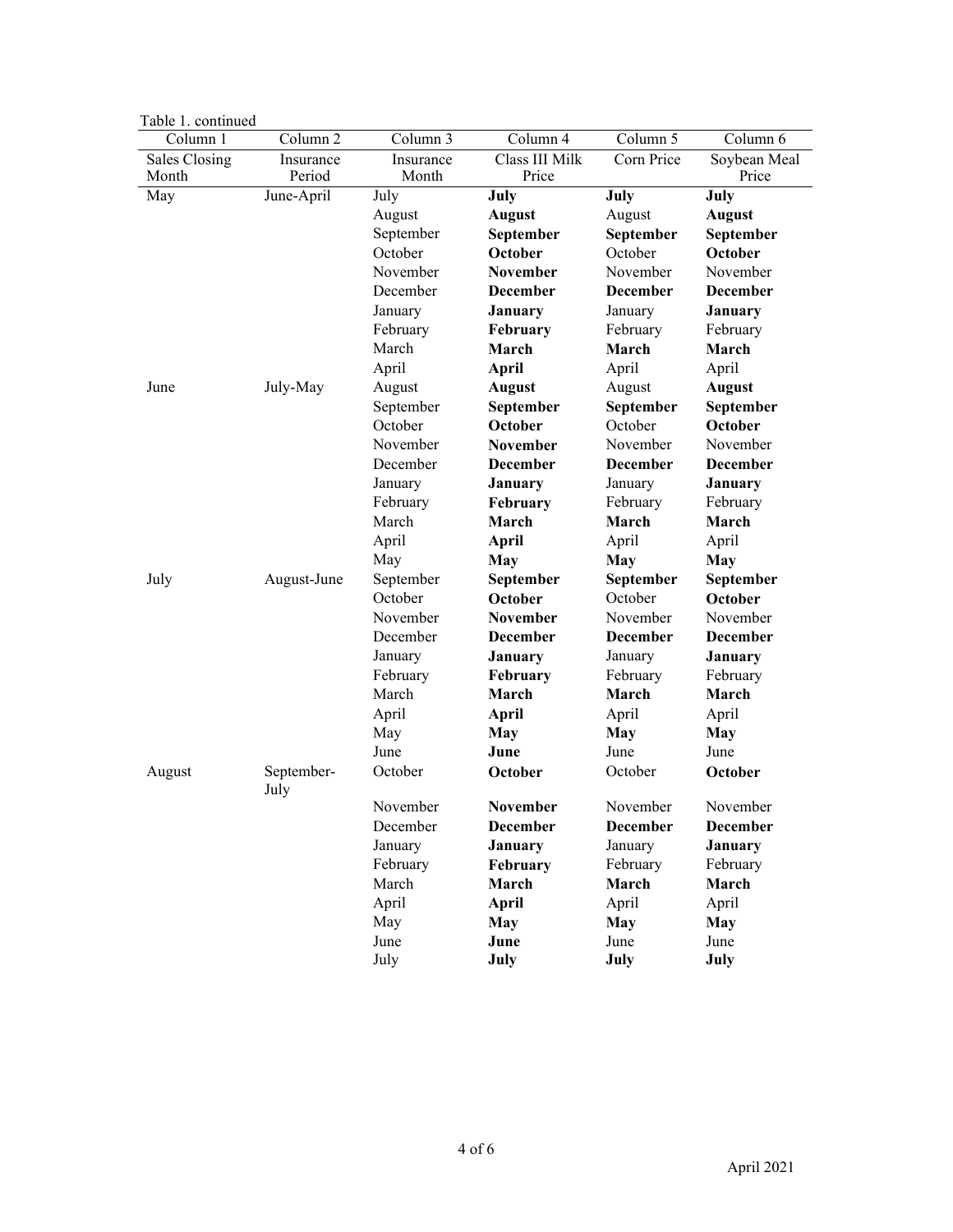| Tavit I. commuta       |                        |                    |                         |                 |                       |
|------------------------|------------------------|--------------------|-------------------------|-----------------|-----------------------|
| Column 1               | Column <sub>2</sub>    | Column 3           | Column 4                | Column 5        | Column 6              |
| Sales Closing<br>Month | Insurance<br>Period    | Insurance<br>Month | Class III Milk<br>Price | Corn Price      | Soybean Meal<br>Price |
| September              | October-<br>August     | November           | November                | November        | November              |
|                        |                        | December           | <b>December</b>         | December        | December              |
|                        |                        | January            | January                 | January         | January               |
|                        |                        | February           | February                | February        | February              |
|                        |                        | March              | March                   | March           | March                 |
|                        |                        | April              | April                   | April           | April                 |
|                        |                        | May                | <b>May</b>              | May             | <b>May</b>            |
|                        |                        | June               | June                    | June            | June                  |
|                        |                        | July               | July                    | July            | July                  |
|                        |                        | August             | <b>August</b>           | August          | <b>August</b>         |
| October                | November-<br>September | December           | <b>December</b>         | <b>December</b> | <b>December</b>       |
|                        |                        | January            | January                 | January         | January               |
|                        |                        | February           | February                | February        | February              |
|                        |                        | March              | March                   | March           | March                 |
|                        |                        | April              | <b>April</b>            | April           | April                 |
|                        |                        | May                | May                     | May             | <b>May</b>            |
|                        |                        | June               | June                    | June            | June                  |
|                        |                        | July               | July                    | July            | July                  |
|                        |                        | August             | <b>August</b>           | August          | <b>August</b>         |
|                        |                        | September          | September               | September       | September             |
| November               | December-<br>October   | January            | January                 | January         | <b>January</b>        |
|                        |                        | February           | February                | February        | February              |
|                        |                        | March              | March                   | March           | March                 |
|                        |                        | April              | April                   | April           | April                 |
|                        |                        | May                | May                     | <b>May</b>      | May                   |
|                        |                        | June               | June                    | June            | June                  |
|                        |                        | July               | July                    | July            | July                  |
|                        |                        | August             | <b>August</b>           | August          | <b>August</b>         |
|                        |                        | September          | September               | September       | September             |
|                        |                        | October            | October                 | October         | October               |
| December               | January-<br>November   | February           | February                | February        | February              |
|                        |                        | March              | March                   | March           | March                 |
|                        |                        | April              | <b>April</b>            | April           | April                 |
|                        |                        | May                | <b>May</b>              | <b>May</b>      | <b>May</b>            |
|                        |                        | June               | June                    | June            | June                  |
|                        |                        | July               | July                    | July            | July                  |
|                        |                        | August             | <b>August</b>           | August          | <b>August</b>         |
|                        |                        | September          | September               | September       | September             |
|                        |                        | October            | October                 | October         | October               |
|                        |                        | November           | November                | November        | November              |

|  | Table 1. continued |
|--|--------------------|
|  |                    |